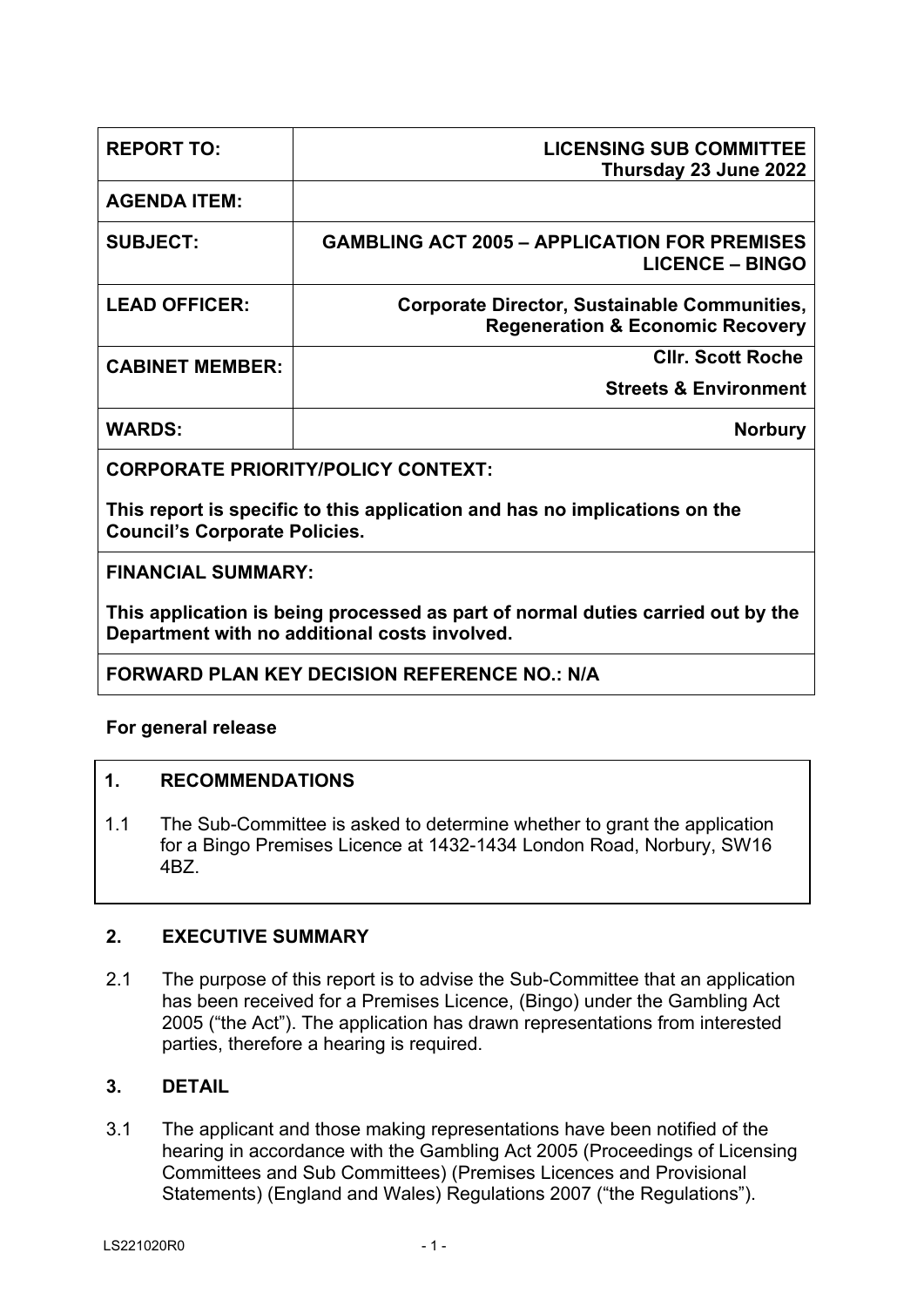Information to accompany the notice of hearing was provided to the applicant and the interested parties in accordance with the Regulations.

3.2 Appendix A to this report provides details of the application.

### **4. FINANCIAL CONSIDERATIONS**

#### **1 Revenue and Capital consequences of report recommendations**

 There are no direct financial implications associated with this report, subject to the risks at 4.2 & 4.3. This application is being processed as part of normal duties and therefore the work associated with it is contained within the departmental budget.

#### **2 The effect of the decision**

The decision of the Sub-Committee may be subject to appeal and/or Judicial Review

#### **3 Risks**

An appeal against a decision of the Sub-Committee or a Judicial Review of the application process may present financial risks to the Council with regard to any award of costs against it.

#### **4 Options**

The options available are: to grant the application, to vary the application, with or without further conditions, or to refuse the application.

#### **5 Savings/ future efficiencies**

None identified.

**6** (Approved by: Flora Osiyemi, Head of Finance Place, Residents & Gateway)

# **6. COMMENTS OF THE SOLICITOR TO THE COUNCIL**

- 6.1 The Head of Litigation and Corporate Law comments on behalf of the Director of Law and Governance that Section 153 of the Gambling Act provides that the sub-committee must aim to permit the use of premises for gambling (and therefore grant applications) in so far as they think they are in accordance with any relevant code of practice under section 24 of the Act, in accordance with any relevant guidance issued by the Gambling Commission under section 25 of the Act, are reasonably consistent with the licensing objectives and are in accordance with the Council's Statement of Principles.
- 6.2 The Sub-committee must consider any relevant representations received from interested parties or responsible authorities and determine whether to grant the application, in so far as it is reasonably consistent with the licensing objectives and is in accordance with the Council's Statement of Principles, any relevant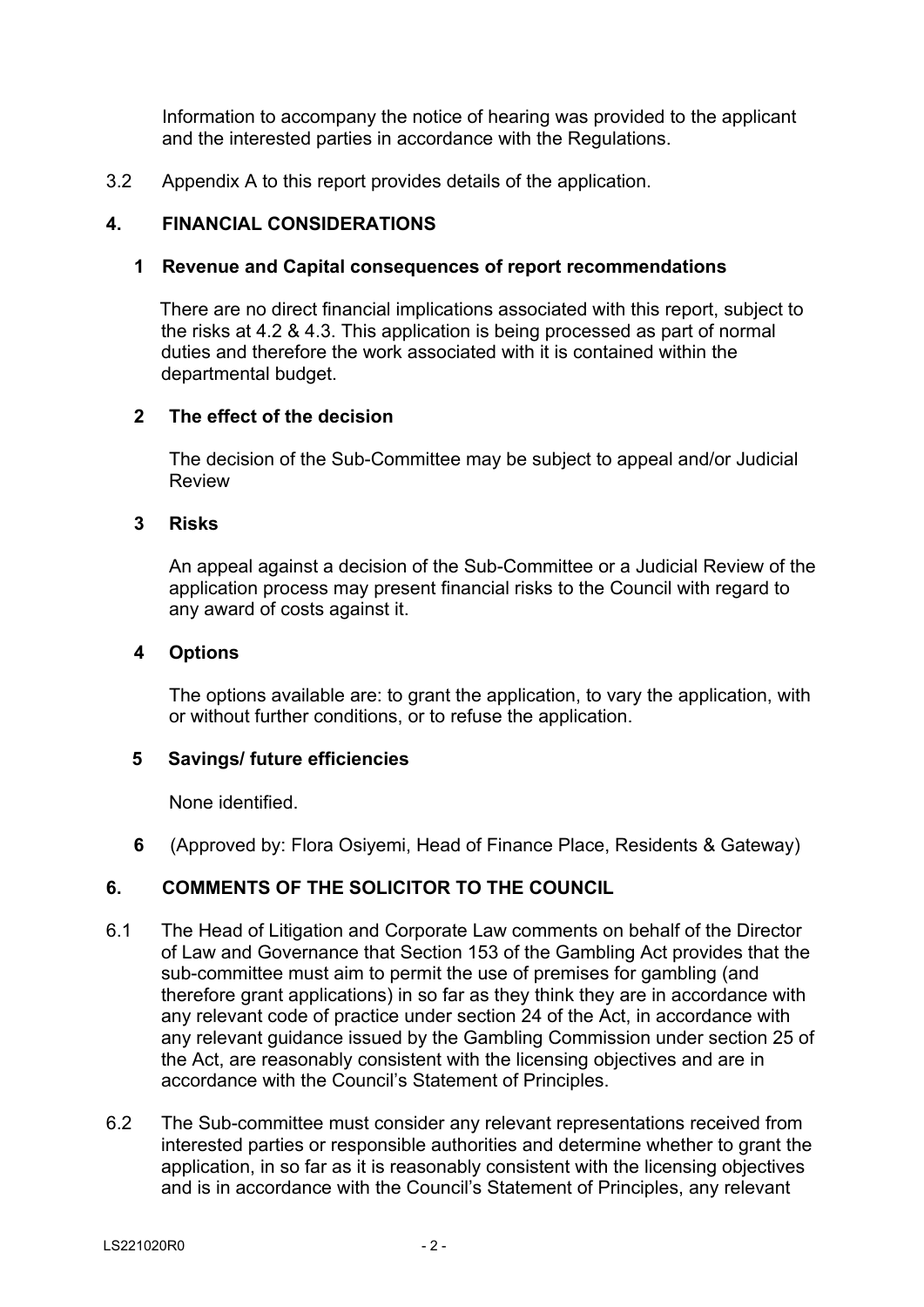code of practice under section 24 of the Act and in accordance with any relevant guidance issued by the Gambling Commission under section 25 of the Act.

6.3 Where the Sub-Committee is minded to grant the application it is necessary to comply with the provisions set out in The Gambling Act 2005 (Mandatory and Default Conditions) (England and Wales) Regulations 2007 which specify the mandatory and default conditions which will be applicable to the application, depending on the type of licence applied for.

(Approved by Sandra Herbert, Head of Litigation and Corporate law on behalf of the Director of Law and Governance and Deputy Monitoring Officer).

### **7. HUMAN RESOURCES IMPACT**

- 7.1 The Human Resources impact of supporting the Licensing Hearings will be contained within the budgeted establishments of the Democratic and Legal Services and Licensing Teams.
- 7.2 (Approved for and on behalf of HR by Jennifer Sankar, Head of HR Place)

# **8. EQUALITIES IMPACT**

- 8.1 The arrangements for the Licensing Hearings seek to ensure that all applicants and other interested parties receive a fair hearing and that the process is accessible to all groups within the community. In exercising licensing functions, the Council is required to comply with Section 149 of the Equality Act 2010 which requires public bodies to have due regard to the need to:
	- Eliminate unlawful discrimination, harassment, victimisation and any other conduct prohibited by the Act;
	- Advance equality of opportunity between people who share a protected characteristic and people who do not share it; and
	- Foster good relations between people who share a protected characteristic and people who do not share it.
- 8.2 For these purposes the protected characteristics are
	- age
	- disability
	- gender reassignment
	- marriage and civil partnership
	- pregnancy and maternity
	- $rac{1}{2}$  race
	- religion or belief
	- $s$ ex
	- sexual orientation
	- 8.3 The Act explains that having due regard for advancing equality involves:
		- Removing or minimising disadvantages suffered by people due to their protected characteristics.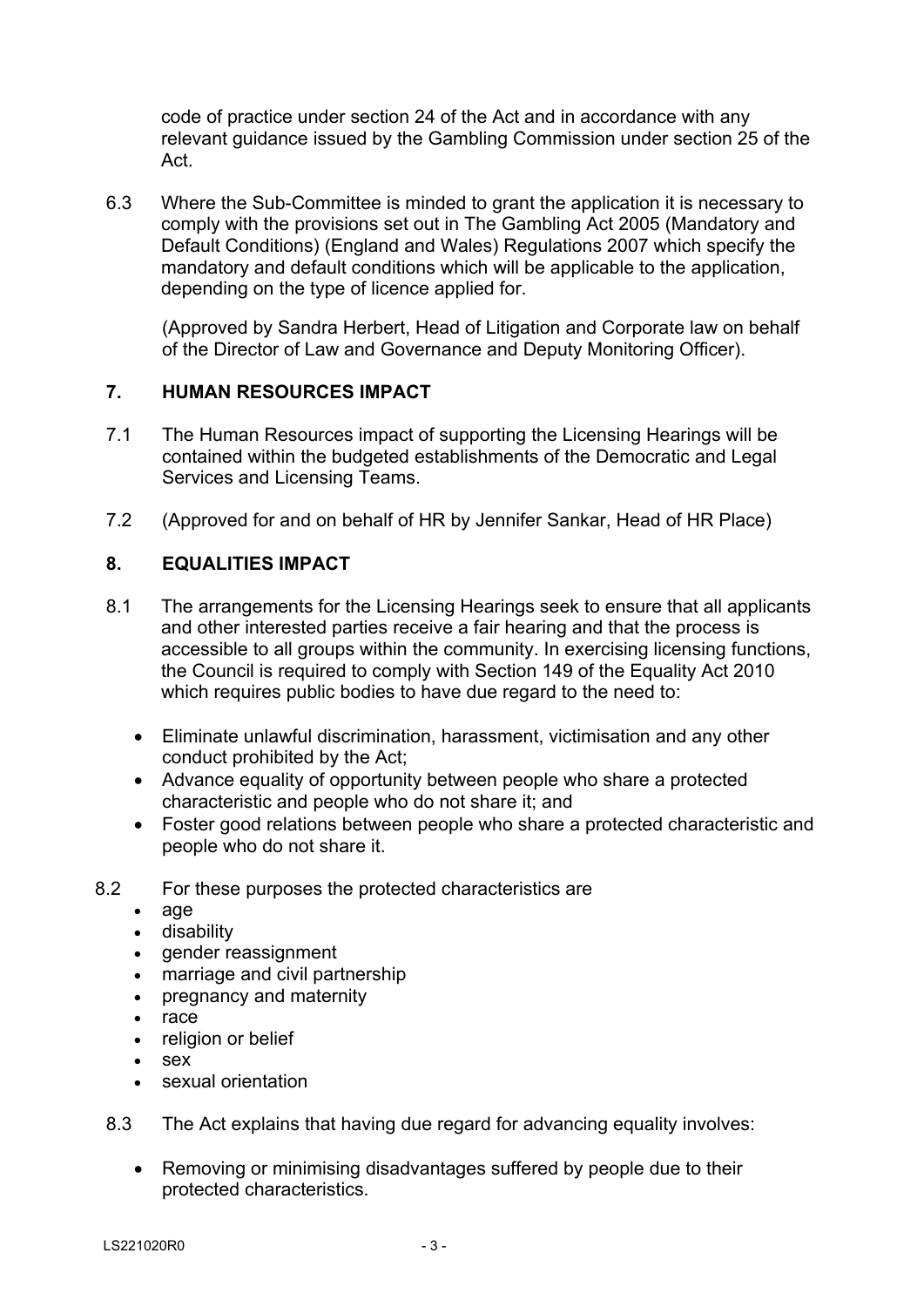- Taking steps to meet the needs of people from protected groups where these are different from the needs of other people.
- Encouraging people from protected groups to participate in public life or in other activities where their participation is disproportionately low.

### **9. ENVIRONMENTAL AND DESIGN IMPACT**

9.1 The effective implementation of the Gambling Act 2005 will contribute to an improved environment for local residents and other stakeholders.

### **10. LICENSING OBJECTIVES IMPACT**

- 10.1 The licensing objectives contained in the Act are:
	- Preventing gambling from being a source of crime or disorder, being associated with crime or disorder or being used to support crime
	- Ensuring that gambling is conducted in a fair and open way
	- Protecting children and other vulnerable persons from being harmed or exploited by gambling.
- 10.2 Officers comments and relevant representations on the impact of the application on these objectives appear in Appendix A to the application.

#### **11. HUMAN RIGHTS IMPACT**

- 11.1 The Human Rights 1998 (HRA) requires public bodies to ensure everything they do is compatible with Convention Rights and makes it unlawful for a public authority to act incompatibly with those Rights. **Article 6 (A6)** of the European Convention on Human Rights (ECHR) is the right to a fair trial. The key elements of this include:
	- The right to a *fair* hearing;
	- The right to a *public* hearing;
	- The right to a hearing before an *independent and impartial tribunal*;
	- The right to a hearing *within a reasonable time.*
- 11.2 When hearing an application, the proceedings of a non-judicial body such as the Licensing Sub Committee, as opposed to an actual Court, need not meet the full requirements of A6 where there is a right of appeal from the Licensing Sub Committee to a Court that does meet the full A6 standards and can consider all aspects of the case (even if that does not include a full re-hearing of the facts).
- 11.3 So, while it is good practice to make a hearing before the Licensing Sub Committee as A6 compliant as possible, it will not be a breach of the HRA if it is not. Further, the hearing of all applications is subject to the principles of Natural Justice and the requirement for decisions to be 'Wednesbury reasonable'.

#### **12. FREEDOM OF INFORMATION/DATA PROTECTION CONSIDERATIONS**